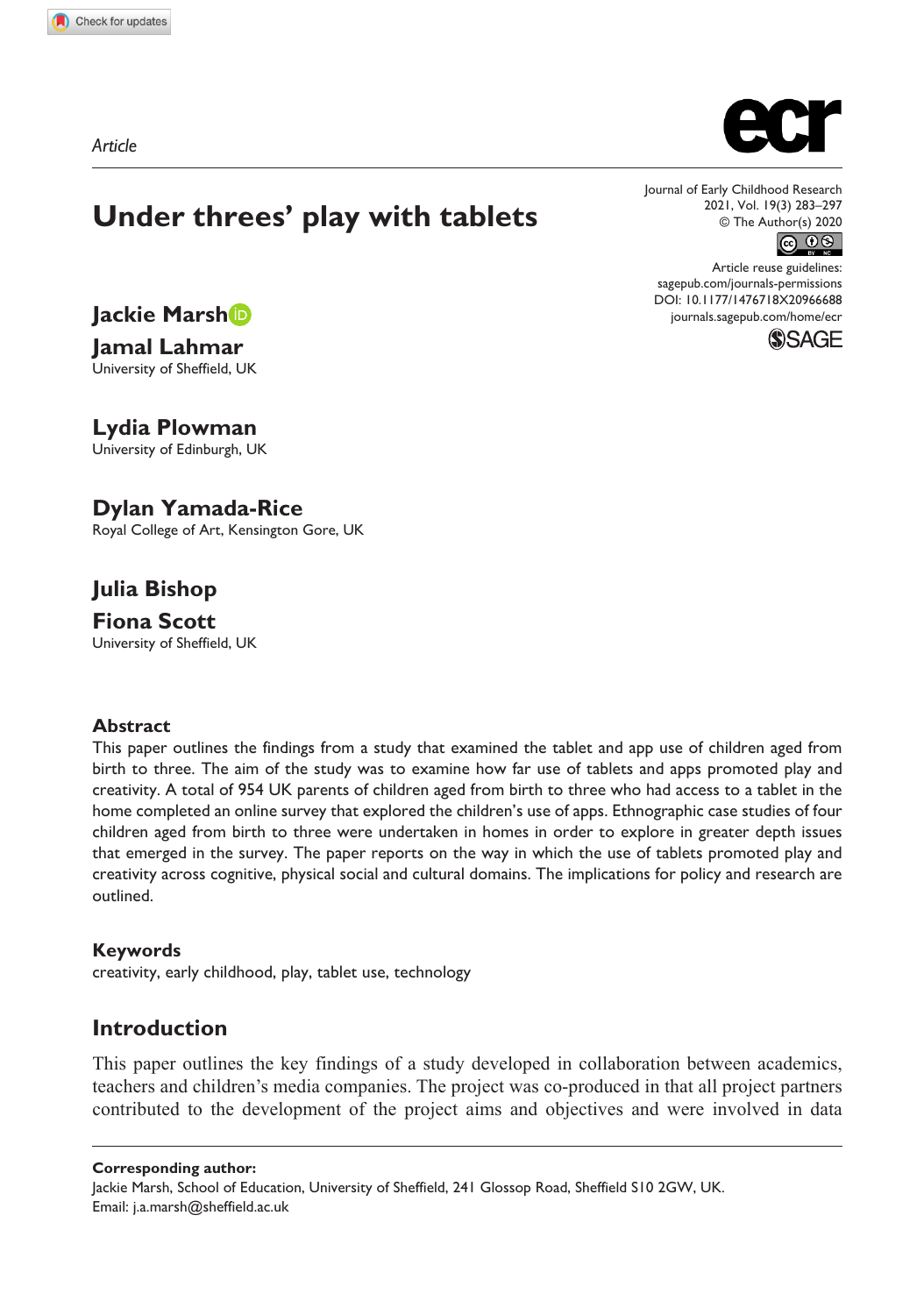collection, analysis and dissemination. The aim of the study was to identify children's uses of and responses to apps in terms of their play and creativity. This paper focuses on the digital play with tablets of children aged from birth to three. Ofcom (2019: 4) has reported that six in 10 of 3- and 4-year-olds in the UK use any device to go online, with 49% using a tablet for this purpose. This is a large, and growing, market that deserves the attention of researchers (Kucirkova and Radesky, 2017). Given that technology is embedded in children's lives, playing an important part in their 'multimodal lifeworlds' (Arnott and Yelland, 2020), it is timely to consider what value this use has in relation to play and creativity, as both are highly significant to children's development (Broadhead et al., 2010).

## *The digital practices of under threes*

The digital practices of under threes are not subject to extensive research, but a number of studies have identified the growing use of devices by this age group. Some studies have undertaken surveys of parents to determine children's use of technology. Neumann (2015) conducted a survey of 69 families of 2 to 4year olds in South-East Queensland, Australia. Televisions and tablets were the most popular device of the pre-schoolers, with children preferring the tablet over the mouse-interface of computers. Nevski and Siibak (2016) undertook an online survey of 198 parents of children under three. They found that a quarter of the children used touchscreen devices in the home daily, and they watched videos, cartoons and television programmes on *YouTube*. They engaged with other family members using video communication apps and also enjoyed viewing family photographs. Pempeck and McDaniel (2016) also conducted an online survey of children aged between 1 and 4years, 46% of whom used a tablet on a daily basis for a range of purposes including reading, mathematics and simple games. A more recent study of mobile media use by under-threes, in which 326 parents of children aged under three completed an online survey, found that the children were reported most frequently to use mobile media to watch films, but also for Skyping and looking at books (Levine et al., 2019).

There are a number of studies that have examined young children's use of tablets in the home through the use of qualitative methods. A study undertaken in six European countries, along with Russia, consisted of case studies of young children's uses of technology in 10 families in each country (Chaudron et al., 2015). Children aged six or seven were the focal child in each family. Whilst the children in this study were of school age, some of the families included younger children, and therefore some of the data relate to their use of tablets also. The study found that tablets were the favourite device of children due to the size of the screen, its portability and its ease of use. Children used tablets for a wide range of activities, including playing games, drawing, watching videos and watching television.

Several studies offer close observations of a small number of pre-school children using digital media in the home, sometimes undertaken by the children's parents or grandparents acting as researchers. These studies (Geist, 2012; Harrison and McTavish, 2016; O'Mara and Laidlaw, 2011; Verenikina and Kervin, 2011) offer insights into children's use of tablets in home contexts. The researchers note the fluidity with which children engage with the technical aspects of using tablets, in addition to the playful nature in which children use them as they watch videos or look at photographs.

A recent special issue, emerging from the COST Action 'The Digital Literacy and Multimodal Practices of Young Children' (DigiLitEY), has focused on findings from a number of studies of children aged from birth to three in England, Finland, Japan, Norway, Portugal, Spain, Sweden and the USA (Gillen et al., 2020). The studies outline many similarities in children's digital experiences and practices across the countries, and identify a number of shared concerns by parents, including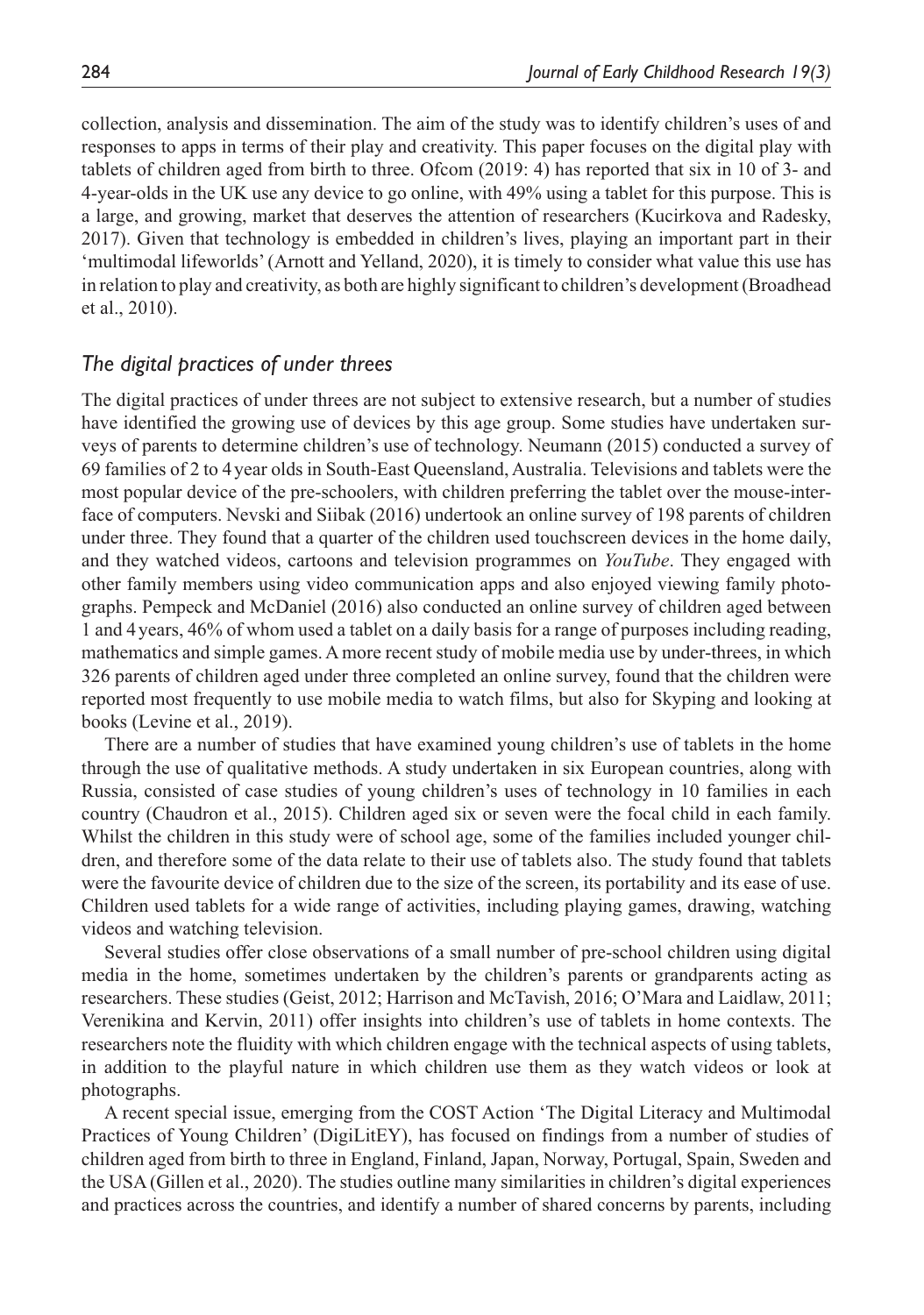their need for further guidance and communication on these matters from early education and care centres.

To date, therefore, there is evidence that tablets foster the play and creativity of children in general and that tablets play an important role in the lives of under threes. However, there is a need to identify the relationship between children's tablet use and their play in more detail in order to determine how far the devices support play and in what ways. That is the focus for the study reported in this paper.

## *Theoretical framework*

The analysis outlined in this paper used the 'Integral Play Framework' (IPF) developed by Else (2014) as a means of exploring play and creativity in children's use of tablets. This framework examines play in relation to four aspects of children's experiences: 'My Mind; My Body; My Social World; My Cultural World'. Else mapped Hughes' (2002) categories of play, along with other play types, onto the Integral Play Framework model. Hughes identified sixteen different types of play: Symbolic; Exploratory; Creative; Rough and Tumble; Locomotor; Object; Deep; Mastery; Sociodramatic; Social; Dramatic; Fantasy; Imaginative; Role; Communication; Recapitulative. We have previously outlined how these play types can be mapped on to digital play (Marsh et al., 2016), so the IPF is relevant in this context. In the IPF, 'My Mind' includes Deep, Symbolic and Creative play, 'My Body' includes Mastery, Rough and Tumble, Object, Locomotor and Exploratory play, 'My Social World' includes Communication, Social and Socio-dramatic play and 'My Cultural World' includes Fantasy, imaginative, Dramatic, Creative, Role and Symbolic play. This offered the present study a means of analysing the play of under threes from the perspective of Hughes' (2002) play types by adopting a more integrated manner. This is not to suggest that there is no overlap between these domains. Else (2014) himself acknowledges that any attempt to contain the complexity of play within rigid classification frameworks is, ultimately, doomed to fail by the very nature of play itself, fraught as it is with contradictions and ambiguities (Sutton-Smith, 1997).

Based on this theoretical framework, the research question addressed in this paper is: 'What is the nature of under threes' play and creativity with tablets across cognitive, physical, social and cultural domains?'

# **Methodology**

In the first stage of the study, a random, stratified online survey of 954 parents of children aged under three in the UK was undertaken. Nine percent of respondents were parents of children aged under one, 18% were parents of children aged 1 to 1.11 and 21% were parents of children aged 2 to 2.11. Tables 1a-e outline the demographic profiles of the parents of children aged under three who completed the survey.

The questions focused on the types of access children had both to technologies in general, and tablets in particular, the kinds of activities the children undertook with the tablets, and how parents supported these activities.

A pool of households interested in taking part in Phase 1 was populated in order to recruit families for Phase 2 of the study. Families were chosen from this list in order to ensure a range in terms of socio-economic class and ethnicity. Four families who had children aged under three at the start of the study took part in the case studies outlined in this paper. Their details are outlined in Table 2.

In determining social class, the UK's National Readership Survey (NSR<sup>1</sup>) classification system was used, which determines social grade by occupation.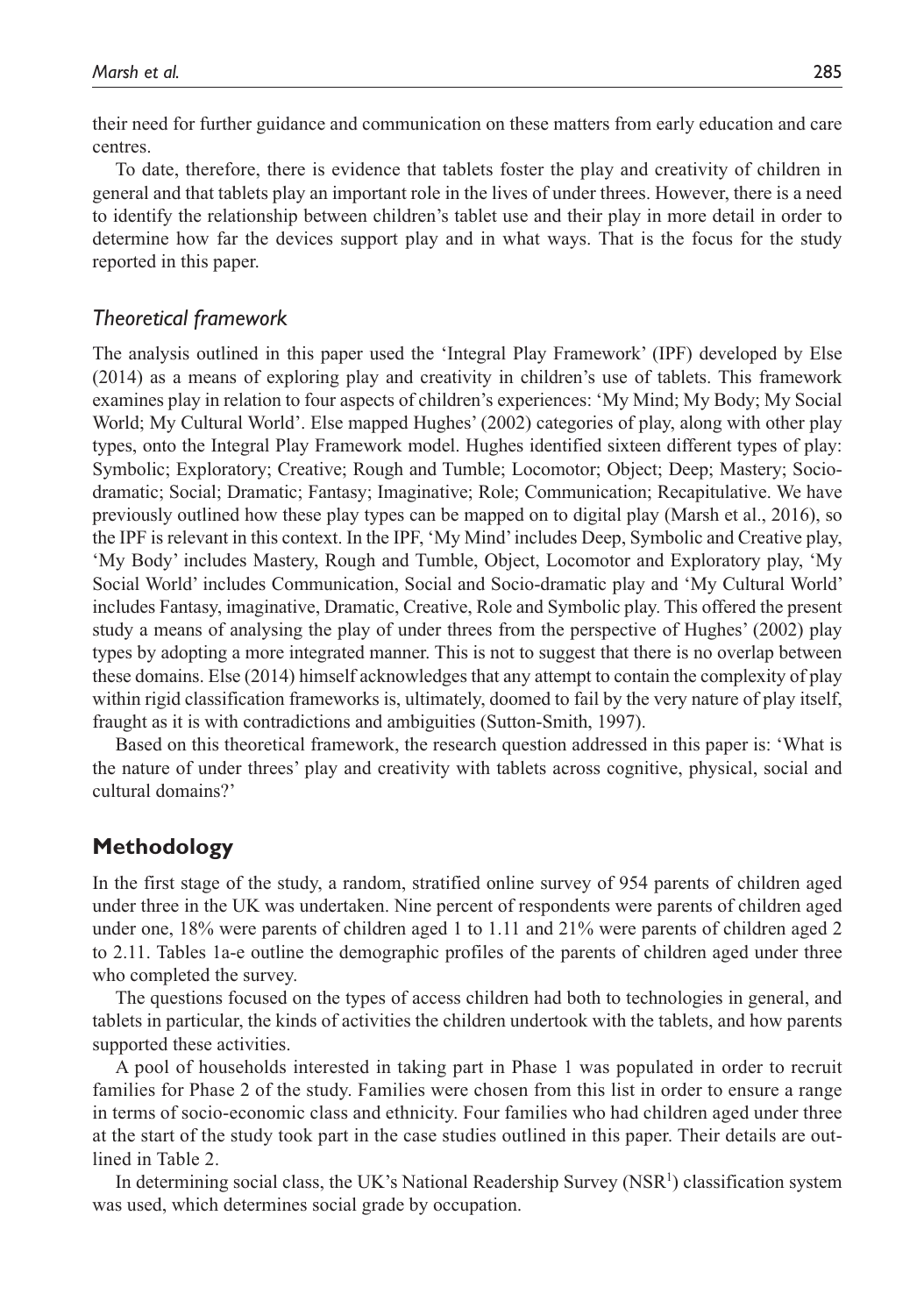| Ethnic<br>group            | White                       | Mixed                                     | Asion or<br>Asian-British                   |       | <b>Black or</b><br><b>Black-British</b> | Chinese          | Other/prefer<br>not to say |
|----------------------------|-----------------------------|-------------------------------------------|---------------------------------------------|-------|-----------------------------------------|------------------|----------------------------|
|                            | 82.7%                       | 5.4%                                      | 7.2%                                        | 2.2%  |                                         | 0.8%             | 1.7%                       |
| Table Ib. Social class.    |                             |                                           |                                             |       |                                         |                  |                            |
| Social class               |                             | A                                         | B                                           | CI    | C <sub>2</sub>                          | D                | E                          |
|                            |                             | 10.7%                                     | 25.1%                                       | 22.5% | 23.0%                                   | 9.7%             | 9.0%                       |
| Table Ic. Parent's age.    |                             |                                           |                                             |       |                                         |                  |                            |
| Parent's age               |                             | $18 - 21$                                 | $22 - 34$                                   |       | $35 - 44$                               | $45 - 54$        | $55 - 64$                  |
|                            |                             | 3.5%                                      | 62.6%                                       |       | 30.8%                                   | 2.7%             | 0.4%                       |
| Table Id. Parent's gender. |                             |                                           |                                             |       |                                         |                  |                            |
| Parent's gender            |                             |                                           |                                             | M     |                                         |                  | F                          |
|                            |                             |                                           |                                             | 19.4% |                                         |                  | 80.6%                      |
| Table Ie. Child's gender.  |                             |                                           |                                             |       |                                         |                  |                            |
| Child's gender             |                             |                                           |                                             | M     |                                         |                  | F                          |
|                            |                             |                                           |                                             | 50.5% |                                         |                  | 49.5%                      |
|                            |                             | Table 2. Profiles of case study children. |                                             |       |                                         |                  |                            |
| Family<br>no.              | Child's name<br>(pseudonym) |                                           | Gender<br>Child's age on<br>the first visit |       | Social<br>Class                         | <b>Ethnicity</b> | Siblings                   |

## **Tables 1a-e.** Demographic profiles of respondents **Table 1a.** Ethnic group.

| Only the data relating to children's experiences when aged under three are discussed here,              |
|---------------------------------------------------------------------------------------------------------|
| which means that not all of the data with regard to Amy and Kiyaan are included (only the data          |
| pertaining to their activities up to their third birthday are drawn upon). Five visits were made to the |
| first three families over a period of 3 months; the final family was visited on four occasions due to   |
| their holiday plans. The approach adopted for this study was what Knoblauch (2005) terms a              |
| 'focused ethnography'. This approach, as Wall (2015, np) suggests, is 'typified by short-term or        |
| absent field visits, an interest in a specific research question, a researcher with insider or back-    |
| ground knowledge of the cultural group, and intensive methods of data collection and recording,         |
|                                                                                                         |

F5 Tommy Boy 6months E White Brother, aged 6 F6 Angela Girl 2.3 C2 White Brother, aged 7

F3 Amy Girl 2.11 C1 White 0 F4 Kiyaan Boy 2.8 A Iranian 0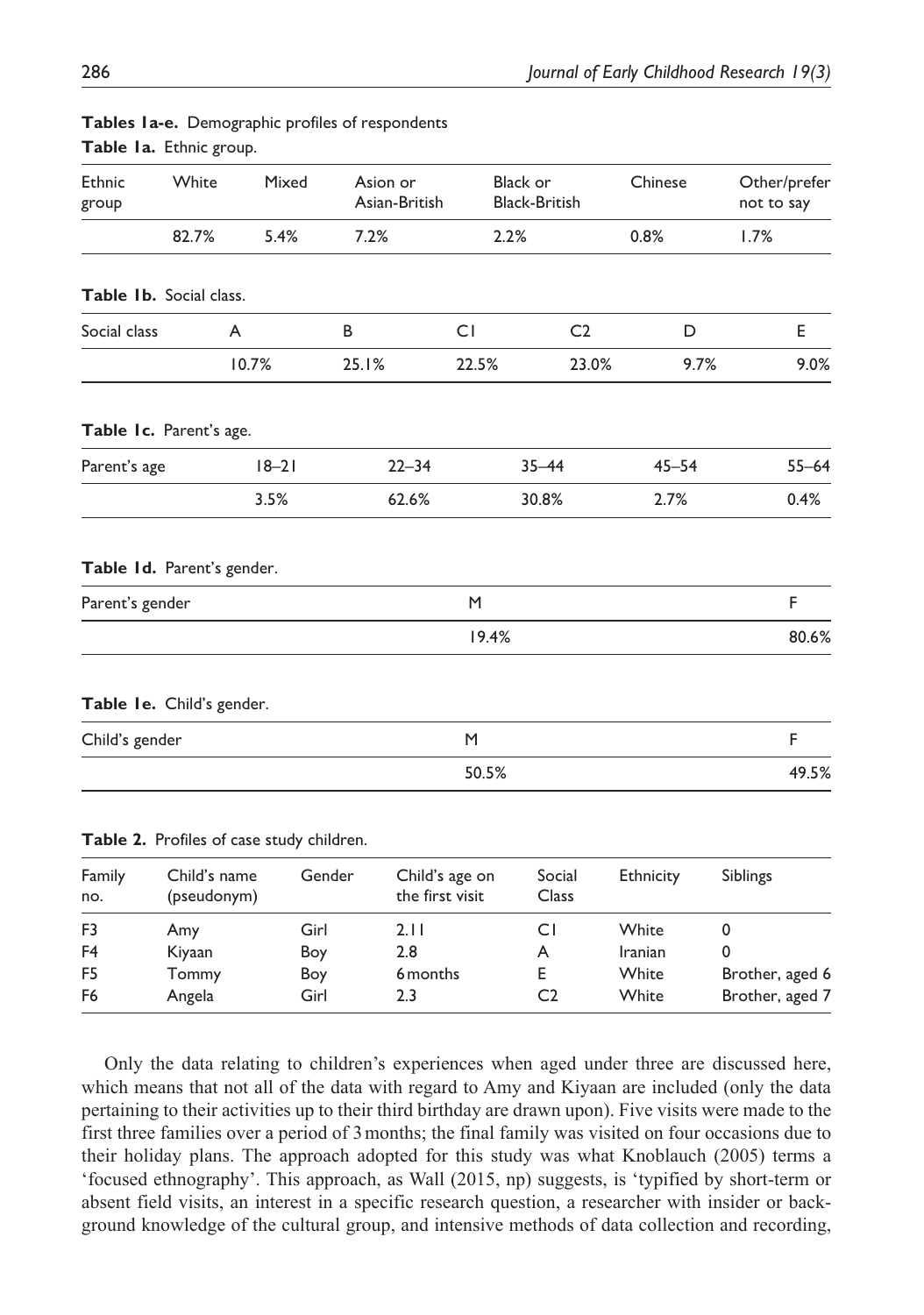such as video or audio-taping.' In this study, parents took part in semi-structured interviews and children were observed in the home, with the researchers keeping field notes on each visit in which they recorded how children used tablets and how that use related to play and creativity. If they were old enough to engage in such discussion, children were asked about the apps they used. The researcher also took videos and photographs where appropriate. Parents were invited to video record and photograph their children using apps and then discuss these videos and images with the researcher. Video data included footage of children using tablets, of them talking about their use of apps, of children using objects related to tablets (such as toys) and of parents and children interacting when using tablets.

The survey data were processed and analysed using the IBM SPSS 22 statistical package. Descriptive statistics summarising the demographic features of the dataset were developed, and responses from each question in the survey were cross-tabulated against the following variables: age of child, socio-economic class, ethnicity and gender in order to identify any notable differences between groups. The interview data were transcribed, and were then analysed using thematic analysis (Braun and Clark, 2006). Data were coded both deductively (for play types, creativity and creative thinking types and types of parental mediation) and also inductively. Videos were analysed by drawing on typologies of play and creative thinking. Play behaviours were classified using the adapted Hughes' (2002) taxonomy. Hughes' definitions were revised to apply to play in digital environments (see Marsh et al., 2016). This allowed the way in which apps promoted different types of play to be identified. The software package Scribe 4.2 was used to document the analysis of the videos. This enables videos to be labelled in relation to codes. Codes were entered that related to Hughes' taxonomy of play (2002). An 'other' category enabled an additional code to emerge, that of 'transgressive' play (see Marsh et al., 2016).

Various measures were undertaken to ensure validity and reliability. The survey data were analysed using the Statistical Package for the Social Sciences (SPSS). All variables in relation to the survey data were analysed using the chi-square test of association (Muijs, 2011) to indicate statistically significant relationships (e.g. between a child's gender and their reported tablet usage). Statistically significant results were highlighted at the 1% and 0.1% level of significance to account for the large size of the dataset and repeated statistical testing. Additionally, post-test 'Cramer's V' effect sizes were calculated (Muijs, 2011) in cases where statistically significant results were found. Findings at the 1% level are reported in this paper. Two researchers independently coded a selection of videos, with an inter-rater reliability score of 89.5%. The interview data were independently coded by one researcher, and the codes discussed within the team. The codes emerged from careful review and re-review of the data, and managed using NVivo.

The ethical guidelines produced by the British Educational Research Association (2011) were followed at all stages of the study. Informed consent was sought where possible with children, and assent was also verified through close observation (Dockett and Perry, 2011). Children and parents were invited to participate in dissemination activities. Families were given a small payment as recognition of their contribution of time to the project.

# **Findings**

The survey identified that 25% of under threes who lived in a house in which a tablet was used owned their own device. Slightly more boys (27%) than girls (23%) owned their own device. There were differences in relation to socio-economic status, in that middle and upper class families were more likely to own iPads than working class families, who were more likely to own cheaper devices. Children also had access to tablets at grandparents' and friends' houses, thus indicating the wider ecology of use beyond the home. Children used tablets on average for 1 hour 19minutes on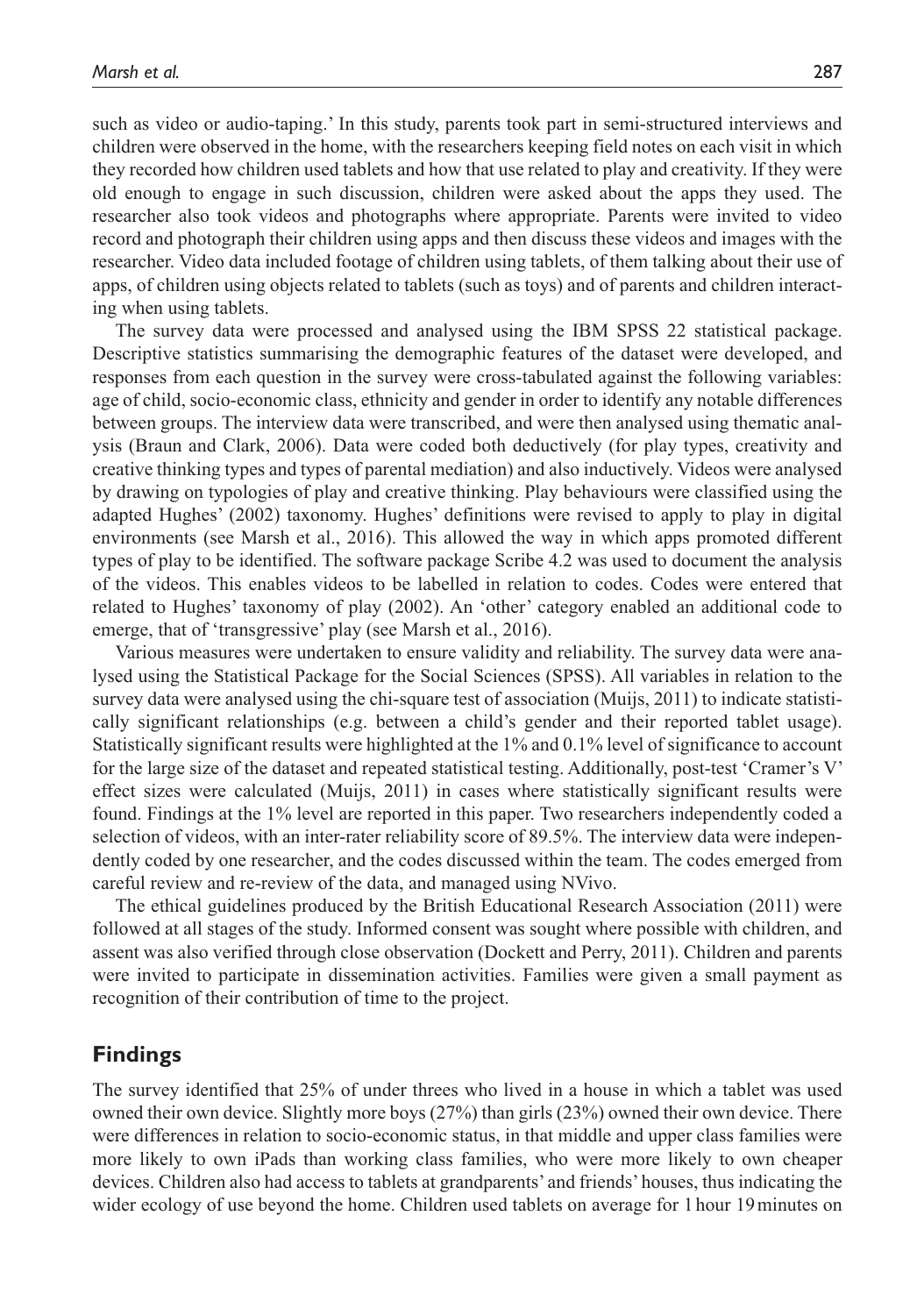a weekday and 1 hour 23minutes on a weekend day. In the following section, the children's play and creativity when using tablets are discussed in relation to the structure offered by the Integral Play Framework (Else, 2014), as this offers a holistic means of examining play and creativity across cognitive, physical, social and cultural aspects of children's lives.

## *Tablet play and creativity in the cognitive domain*

The 'My Mind' category of the Integral Play Framework relates to the Symbolic, Deep and Creative play types of Hughes' (2002) typology. The data from the survey were analysed in order to identify the pattern of typical play with tablets across a day. Parents were asked to identify the times of day when children used a tablet. They were then asked to identify what children did using the tablets at those times of day, and for what purpose the tablet was being used (e.g. for play and creativity, learning, distraction). In Table 3, it can be seen children under three primarily used tablets for play and creativity, as identified by the parents.

Table 3 indicates that each day offered numerous opportunities for under threes to be involved in play that afforded opportunities to develop learning. The survey identified that children of this age played games, completed jigsaws, enjoyed apps that developed recognition of shapes, numbers and letters, and familiar household objects. Table 4 provides a summary of the most popular activities using tablets for this age group, in order of popularity:

As Table 4 indicates, the most popular use of the tablet by under threes was to look at photographs and videos. There is much research regarding young children's emergence of self-concept, with the suggestion that when toddlers are around 18 to 24 months old, they start to recognise themselves in mirrors (Stapel et al., 2016). It was clear from parents' reports in the case studies that the children enjoyed looking at photographs and videos of themselves on tablets and engaged in playful behaviour at times (such as taking selfies) as they did so. Parents in the survey reported that the second most popular activity after looking at photographs and videos was the use of apps for educational purposes, although they may have felt that notions of 'good parenting' made this a required response. Parents in the case studies commented that they used tablets to introduce their children to nursery rhymes for educational purposes from the early stages of using tablets, particularly using the *YouTube* app to do this.

For the parents in the case studies, the tablets offered valuable opportunities for their children to learn. Angela's mum commented:

| Mum: | And I do actually believe that Zach and Angela are slightly cleverer with having         |
|------|------------------------------------------------------------------------------------------|
|      | these in their life. I mean if somebody would have handed us an iPhone or an iPad at     |
|      | the age of 2 we wouldn't have knownwe'd just be like, 'What is this – what is this       |
|      | really?' And no, I just think it's amazing for their development.                        |
| Int: | And is there any particular way in which you feel they are more clever? Is it certain    |
|      | talents or aptitudes that you think it gives them?                                       |
| Mum: | I'm not sure really, it's just being able to, like at the age of 2 she can access photos |
|      | and a touchscreen.Yeah, it's the touchscreen. And being able to find your own            |

Certainly, researchers captured video recordings of children in the home using a range of apps with relative ease, demonstrating a variety of skills and knowledge acquisition as they did so. Parents in the survey identified their children as having acquired a range of technical skills from using tablets. For example, 54% reported that their children aged under three could swipe a screen to turn a 'page', change photographs and so on, 45% could drag items across the screen, 44% could trace

*videos on YouTube at the age of 2.*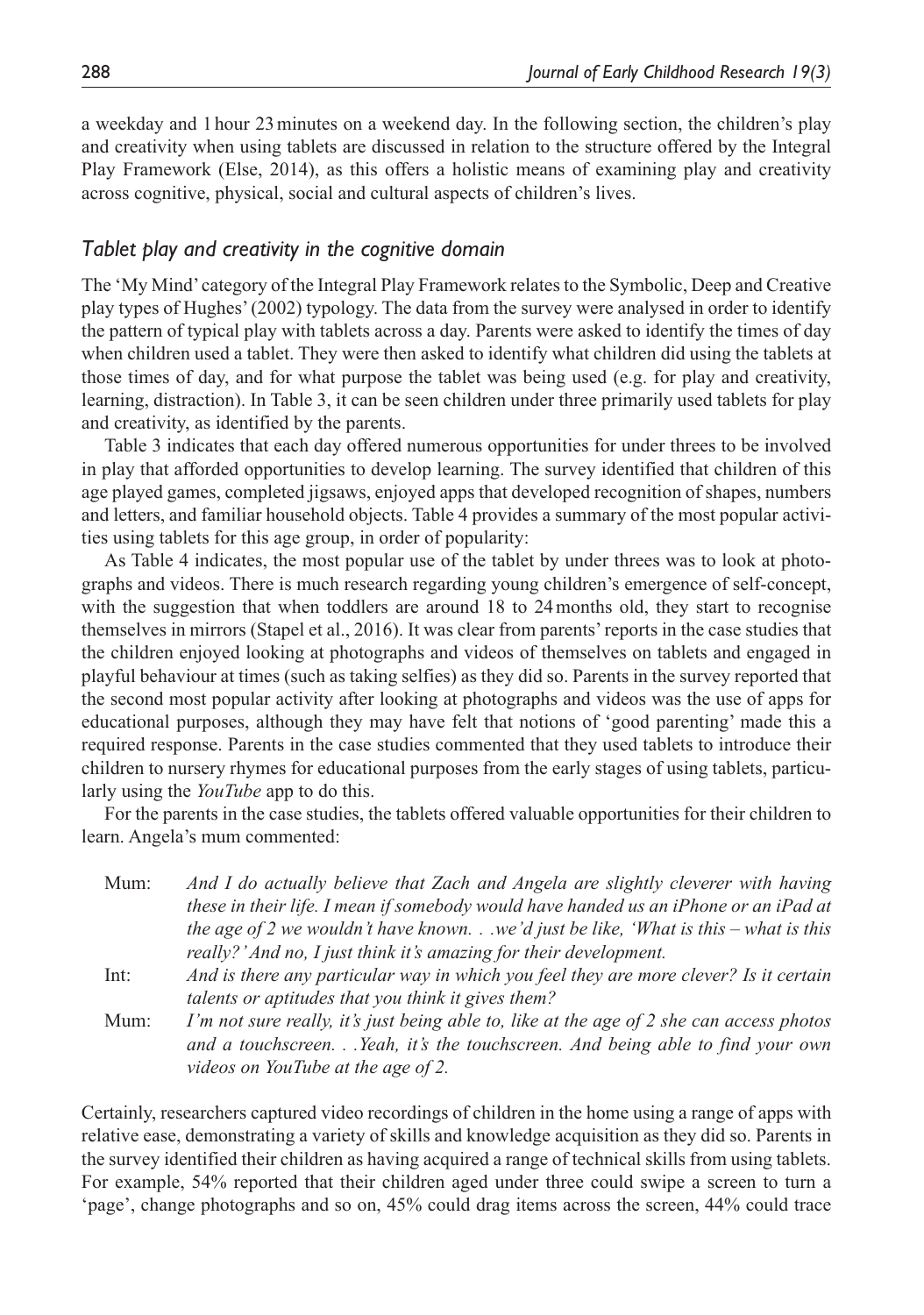| i<br>ا                         |
|--------------------------------|
| i                              |
| .<br>ا                         |
| $\ddot{\phantom{0}}$<br>ا<br>ا |
| 3                              |
| $24 + 20 + 12$<br>j<br>i       |
|                                |
|                                |
| ----                           |
|                                |
| ¢<br>ı                         |
|                                |

|                        |            | Table 3. Tablet use of under threes across a typical day. |                               |                                                           |                                                                |                                          |                                        |                              |
|------------------------|------------|-----------------------------------------------------------|-------------------------------|-----------------------------------------------------------|----------------------------------------------------------------|------------------------------------------|----------------------------------------|------------------------------|
|                        |            | $6.00$ am                                                 | 9.00 am 12.00 pm              |                                                           | 2.00 pm                                                        | 4.00 pm                                  | 6.00 pm                                | 8.00 pm                      |
| Neek-day Activity      |            | search engines<br>Collages,                               | Collages                      | Magazines, search<br>engine                               | To help with<br>education/<br>learning                         | or looking at<br>Coloring in<br>pictures | Making videos<br>or watching<br>videos | Making<br>rideos             |
|                        | Motivation | Distraction or<br>quiet time<br>Watching                  |                               | Encouraging play and creativity                           |                                                                |                                          | or quiet time<br>Oistraction           | or quiet time<br>Distraction |
| Weekend- Activity<br>ď |            | catch-up TV                                               | videos on<br>YouTube<br>Music | watching YouTube<br>Browsing the<br>Internet or<br>videos | apps for gaming,<br>watch YouTube<br>education/play<br>To help | nusic videos<br>on YouTube<br>Watching   | music videos<br>on YouTube<br>Watching | Reading<br>stories           |
|                        | Motivation | Distraction or<br>quiet time                              |                               | Encourage play and creativity                             |                                                                |                                          | Bedtime<br>stories                     | Bedtime<br>stories           |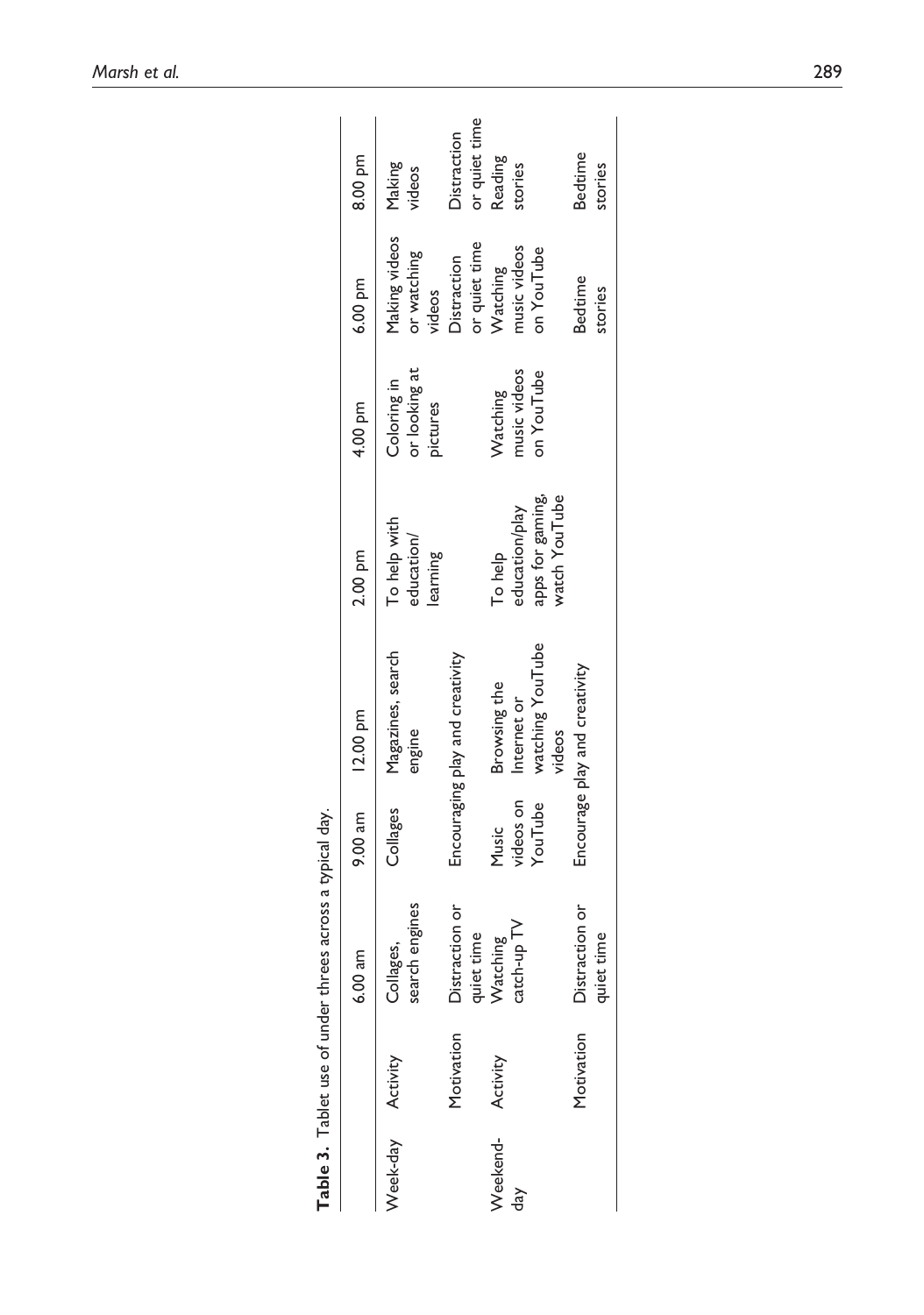| Activity on tablet                                                               | 0-11 months | 12-23 months | 24–35 months | Average across<br>0-35 months<br>age group |
|----------------------------------------------------------------------------------|-------------|--------------|--------------|--------------------------------------------|
| Look at pictures/photos                                                          | 47%         | 46%          | 51%          | 48%                                        |
| To help with learning/education                                                  | **39%       | $*45%$       | $*$ 56%      | 46%                                        |
| Drawing and painting                                                             | $*40%$      | **43%        | $*$ 54%      | 46%                                        |
| Coloring in                                                                      | **38%       | **43%        | $*$ 50%      | 44%                                        |
| Watching video                                                                   | 43%         | 43%          | 43%          | 43%                                        |
| Listen to stories/audiobooks                                                     | 36%         | 35%          | 42%          | 38%                                        |
| Listen to music                                                                  | 37%         | 35%          | 31%          | 34%                                        |
| Reading stories                                                                  | $*$ $34%$   | $*$ $26\%$   | $*$ $29\%$   | 29%                                        |
| Watching music videos on YouTube                                                 | 30%         | 24%          | 30%          | 28%                                        |
| Play with/use apps for gaming                                                    | $*$ $22%$   | $*$ $24%$    | $*$ $31%$    | 26%                                        |
| Watching videos made by other<br>children on YouTube (e.g.<br>'unboxing' videos) | 25%         | 19%          | 22%          | 22%                                        |
| Other creative activities                                                        | 20%         | 18%          | 24%          | 21%                                        |
| Voice/video communication, e.g.<br>FaceTime/Skype                                | 21%         | 15%          | 17%          | 18%                                        |
| Watching 'catch-up' TV                                                           | 16%         | 15%          | 13%          | 14%                                        |
| Making videos                                                                    | 12%         | 10%          | 9%           | 11%                                        |
| Browsing the internet (looking at<br>websites)                                   | 12%         | 8%           | 7%           | 9%                                         |
| Play with/use apps for social                                                    | 11%         | 8%           | 6%           | 8%                                         |
| Look at magazines                                                                | $*$ 10%     | $*10%$       | **4%         | 8%                                         |
| Making collages                                                                  | 8%          | 7%           | 8%           | 8%                                         |

|  | Table 4. Popularity of activities on the tablet, by age. |  |  |
|--|----------------------------------------------------------|--|--|
|  |                                                          |  |  |

\*\*Denotes statistical significance at 0.1%.

shapes on screen with their fingers and also open their apps, 43% could tap the screen to operate commands and draw things, and 40% could exit and enter apps and turn the devices on and off. Parents suggested that their children had learned a great deal from their interactions with technology across several subject areas. The parents made these assessments based on their observations of children's tablet use. Specific examples of this were when Kiyaan's mum reported that she felt using a tablet had supported his acquisition of English, Angela's mum discussed her acquisition of letter-sound knowledge using apps and Amy's mum reported her daughter had learned about shapes through an app. The connection between the 'My Mind' category in the Integral Play Framework and tablets was, therefore, a strong one for parents in the case study families. This correlated with findings from the survey, as 60% of respondents stated said they downloaded apps to support children's learning.

# *Tablet play and creativity in the physical domain*

The 'My Body' aspect of the Integral Play Framework relates to Hughes' (2002) play types: Rough and Tumble; Exploratory; Locomotor; Object; Mastery. Rough and tumble play was not noted when children were using tablets, but other aspects of bodily play were notable. Children demonstrated a range of fine motor skills when using the tablets, as identified in other studies (e.g. Merchant, 2014; Price et al., 2015), such as tapping, swiping, grasping the edges of the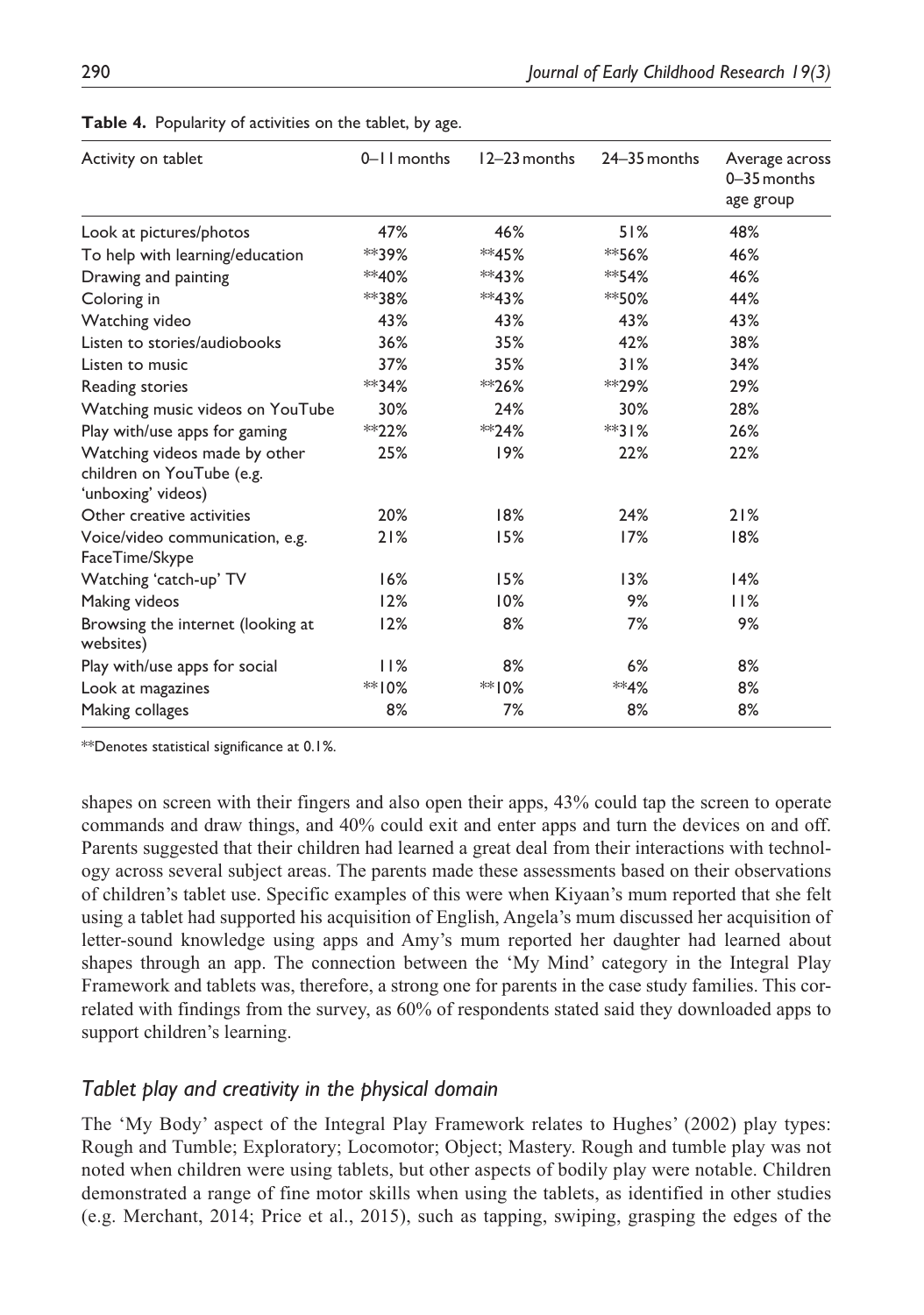tablet and so on. Object and mastery play occurred not only in relation to the tablet as an object of desire in itself, with, for example, 6-month old Tommy's mum reporting that he tried to grab it out of her hands repeatedly, but also in relation to children's attempts to manipulate virtual objects on the screen.

Play with tablets also fostered some gross motor skills in exploratory/locomotor play, as parents reported their children dancing to music on the tablet, or running to bring objects (usually toys) that related to the on-screen narrative. At times, parents deliberately chose to use tablets in playful ways to try and facilitate bodily or mood changes in children. For example, two of the case study families mentioned that they used an app to try and get their young children to brush their teeth. Kiyaan's mum recounted how she had begun to use the tablet when Kiyaan was a baby to calm him down, using white noise clips. He then enjoyed listening to traditional Iranian songs, which also worked for this purpose:

*Well, we used this, and at the moment the YouTube is full of stuff that parents could use for their children. He was a colic-y child, once I read on the internet that children with colic, if they're exposed to white noise then it would help them a little bit. So we found the clip with the white noise and then we exposed him. And it worked for him, so he has slept with it. It helped a little bit and. . .of having other like songs and traditional songs from back home and. . .*

For 6-month old Tommy, the tablet had become a nightly ritual:

- Int: *And so you were talking about him not going to sleep at night now without watching YouTube you were saying, or something, is that right?*
- Mum: *Yeah, I have to put. . .it's not actually a video, it's just like clouds and stuff on the video but it plays a lullaby to him, it's like 2 hours' worth of lullaby. . .And he won't go to sleep unless that's on. And he'll settle, and then if I turn it off he starts screaming. . .I have to make sure that he's properly, properly asleep before I can turn it off.*

The data from the case studies identified that for these children, tablets offered a means of engaging with their own bodies and emotions, as outlined above, as well as encouraging physical play. The tapping of tablet screens by children stimulated physical play in a range of ways, for example causing them to wave their arms and hands in delight, run to get specific toys to play with that related to the apps and jump up and down in response to the app's content.

### *Tablet play and creativity in the social domain*

The category 'My Social World' of the Integral Play Framework relates to Hughes' (2002) play types: Socio-dramatic; Social; Communication. Social play with tablets was embedded into the children's lives from their first months. In the survey, 18% of parents of under threes reported that their children used tablets to engage in video communication. For all of the case study families, video communication software such as Skype or Facetime appeared to offer an important means of engaging in social and communication play with family members and friends, as is the case with regard to older children (Kelly, 2015). Traditional games such as 'Peek-a-Boo' are brought into these exchanges, and adults were also observed being playful in their virtual exchanges with young children, making noises, making funny faces, engaging in language play and so on. Six-month old Tommy engaged regularly in such activities, and his mum reported that he could already distinguish between his Aunt Katy and his grandmother on screen. On one visit, Tommy was recorded engaging in Skype call with Katy and his excitement at seeing Katy's face and hearing her voice was evident. At one point, he grabbed hold of the tablet and brought it near to his face as if he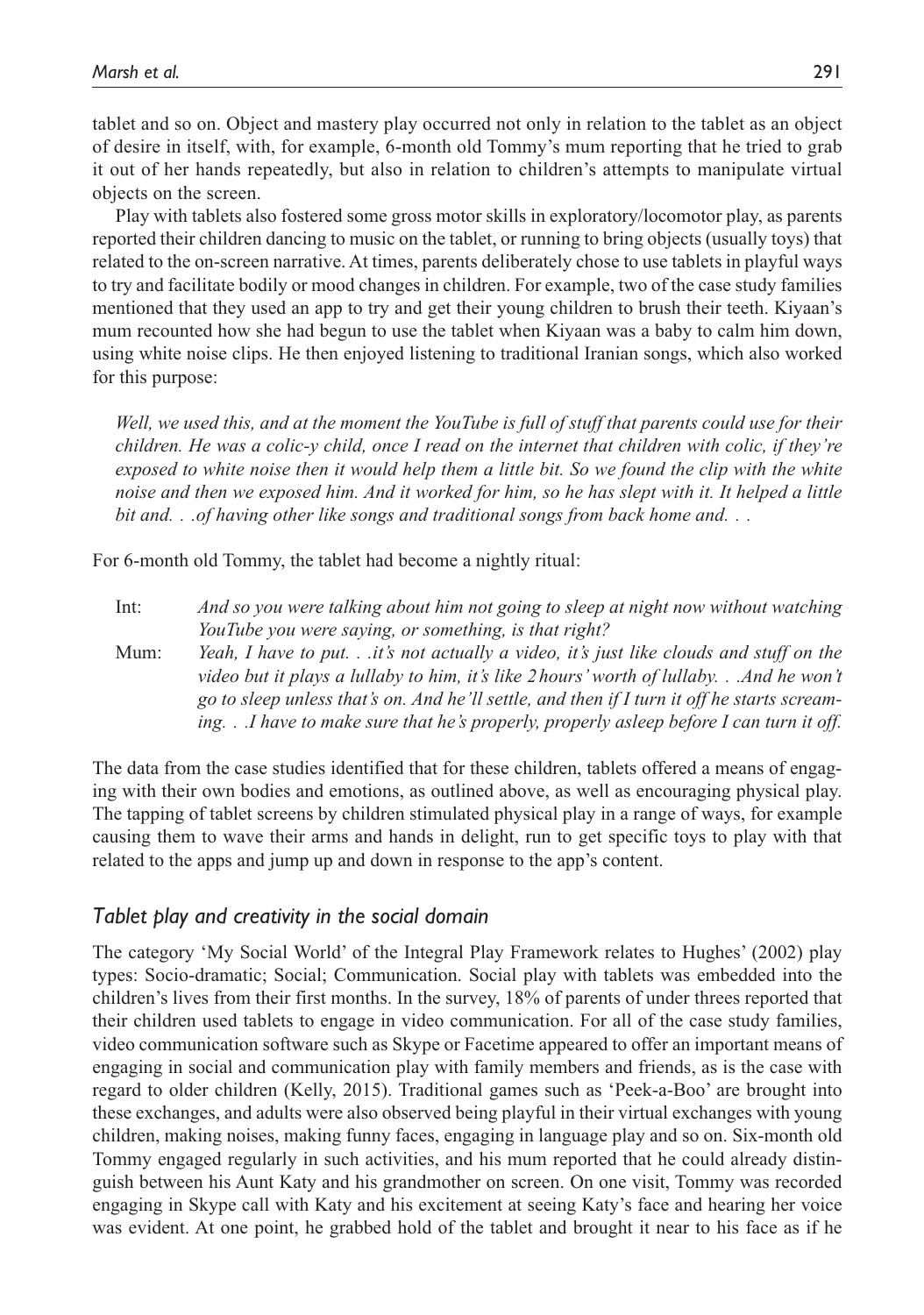wished to kiss the screen, which may have been an emotional response to the call, or may have been an attempt to place it is his mouth, typical object-play behaviour of young babies (Juberg et al., 2001). For the older children aged two and above, parents reported that they were able to operate the phone themselves in order to use *Skype* or *Facetime* with family members, as Amy's mum noted:

Mum *Well she's watched how to do it and she knows. . .at first she didn't call it by its. . . she didn't call it Facetime, she just called it video, 'Let's video grandma' she used to say and she'd pick the phone up, didn't you?* Int: *And you would then set it in motion. But now she can do it for herself?*

Mum: *Yeah, she can do it. Like the other day I'd gone into the kitchen, and I saw her the other night, just to wash up and she was sat on her own. I thought, 'I'm sure I can hear her', and my mum said, 'Have you put this on for her?' I said, 'No, I've not put it on'. So she'd got on to it as well.*

In the survey, 20% of parents reported that their child aged under three used social networking apps, such as '*WhatsApp*'. It is to be assumed that this use was undertaken together with parents or other family members, given that the sites are complex for children of this age to use independently. However, if the settings of social networking sites allowed for automatic upload of images, then there was evidence in the study that young children were able to make images public, unbeknown to parents, as Kiyaan's mum reported. She commented on Kiyaan's engagement with *Wiper*, which is a social media app that allows encrypted exchanges between people, which can then be wiped if the users wishes to do so:

*To be honest with you, a few months ago, when he just turned 2, once we had this Wiper with the groups of friends and there was somebody from my house in the clip – actually it was my husband, perhaps. I called him, 'Did you send this particular clip?' It wasn't too bad but it was a clip that, you know, perhaps wasn't as. . .and he said, 'No I didn't'. And then after a time I thought it is him [Kiyaan] just clicking through. So I'll be very cautious when. . .you know, he plays with it, because he can send the wrong stuff.*

Parents in the survey also reported that 11% of under-threes had made in-app purchases by accident, indicating that parents do not always check that safety and privacy features are in operation, possibly due to assumptions made about the age of the child and what he or she can do independently (Chaudron et al., 2015).

Play with tablets, in all of the case study families, fostered the building of social relationships between children and parents. This was often achieved through joint play, but was also enhanced through parents sharing with children some of their own childhood passions; this was a form of media heritage. For example, both Tommy and Amy's mum outlined how they accessed nursery rhymes or television programmes for their children that they themselves had encountered when young. Musical play, an important element of young children's daily lives (Young, 2008), is also a means of fostering intergenerational play. In the survey, 72% of parents reported that their underthrees accessed musical/audio play apps, and from the case study data, it can be anticipated that some of this was co-use with parents.

Play with siblings was also a strong feature of the case study families that had more than one child. Angela's and Tommy's older brothers both introduced them to new apps, played with them on apps suitable for the younger children and also downloaded apps for their younger siblings, a pattern found in the study by Chaudron et al. (2015).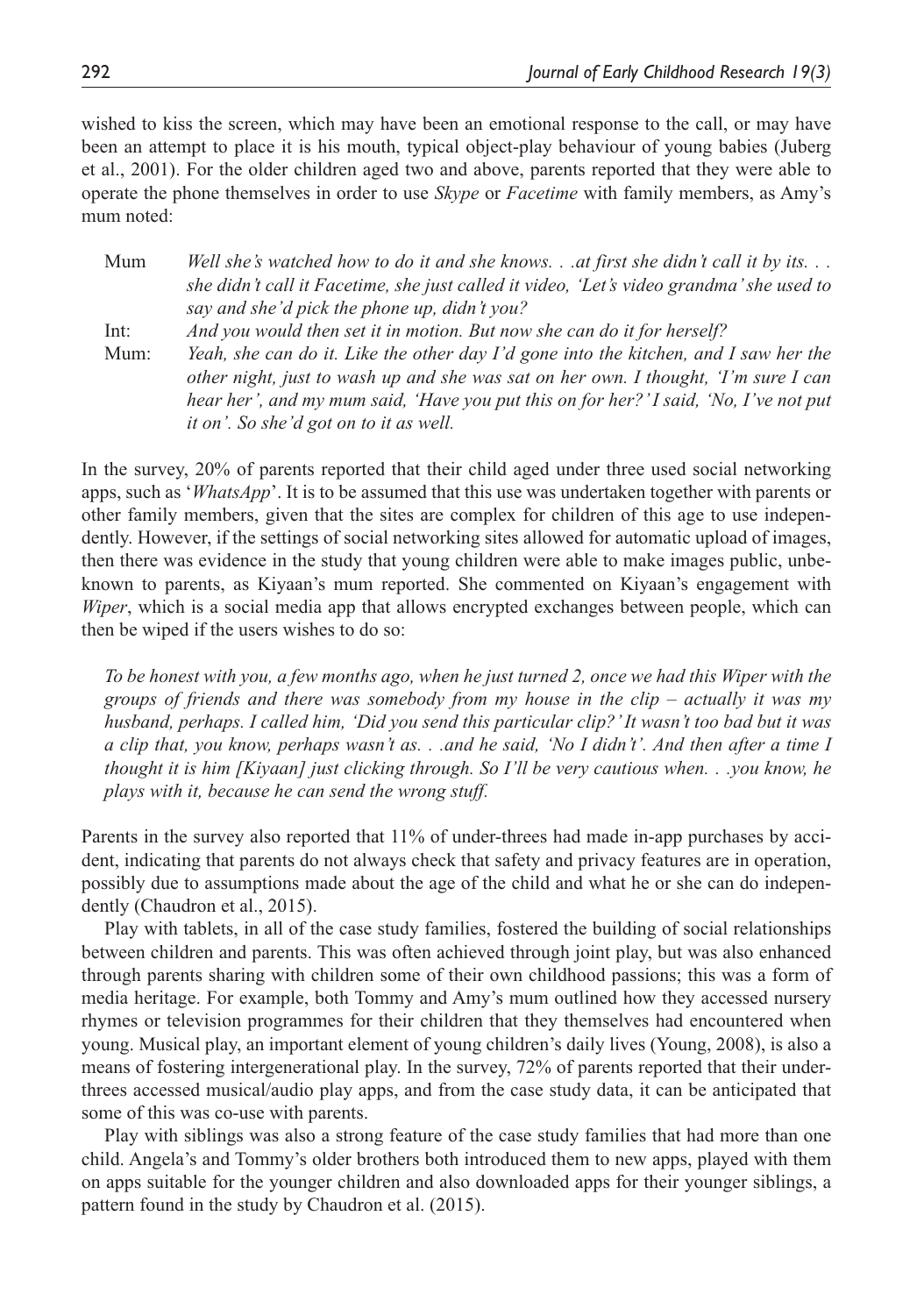# *Tablet play and creativity in the cultural domain*

The 'My cultural world' category of the Integral Play Framework relates to Hughes' (2002) play types: Symbolic; Role; Creative; Socio-dramatic; Dramatic; Fantasy; Imaginative. Tablets were an integral part of children's play in which their cultural interests were central. As studies with older children have indicated (Chaudron et al., 2015), children's uses of technologies were very much part of their popular cultural interests, which populated their imaginations. Couldry and Hepp (2016) contend that we are in a period of 'deep mediatisation', in which our lifeworlds are infused with digital media. Young children aged under three are no different than older children and adults in this respect, as this study indicated.

Children's offline play was very much influenced by their engagement with peer culture on *YouTube*. Parents reported, for example, children watching people making Play-Doh models on the site, then copying the actions. As the survey identified, *YouTube* is the favourite app of children of this age, and once the children in the case studies could interact with the *YouTube* interface effectively, they found videos independently by clicking on recommendations, as Amy's mum noted:

*She just. . .she loves it. And I think. . .right we'll be on a Frozen video, so she'll be watching a Let It Go video from Frozen, or more recently the new trailer for the new Frozen, and then she'll scroll down the side, she'll pick on another video and that will take her to another song but a song that somebody else has uploaded, not Disney. So it will be somebody's own. And then it will bring up some more related videos down the side, and she'll keep doing that until she finds the Kinder Egg Surprise toys. And we always get back to watching that. And she loves watching them open them to see what's inside the toys. So I don't know. And I know a couple of other people who have got children a similar age to her, and they're the same, they're fascinated with watching toys. She's fascinated with watching. . .there's a particular YouTube channel that's Disney Channel Toy Club and all they do is reveal, open toys and look at them, and she's like. . . but we can't stand her looking at them, it drives us. . .it really does drive us mad, and I don't like her watching toys. But she loves it.*

Here, Amy's mum comments on Amy's interest in unboxing videos, which were popular with all of the case study children other than Tommy. In the survey, 22% of parents of children aged under three reported that their children watched videos made by other children on *YouTube*, including unboxing videos. These have also been found to be of interest to older children (Marsh, 2016). This interaction with *YouTube* also points to another aspect of young children's post-digital play (Jayemanne et al., 2015; Marsh et al., 2020; Nansen, 2020), the integration of offline and online domains. For example, Amy's mum pointed to her child's LEGO apps, which enabled her to build ice creams using Duplo and on-screen:

*And we've got these LEGO apps here, as a result of she got some LEGO for Christmas which was ice creams, so it was this same concept that they've done on the app, so she can build ice creams with the Duplo. And this is aimed at the younger age groups.*

This app did not enable the direct connection between the on-screen and off-screen ice-creams, but it fostered an imaginative connection. The direct connection was afforded by AR (augmented reality) apps. In the survey, 24% of parents of 0 to 3 year-olds indicated that their children had access to AR apps. In the case study families, some of the children had AR apps that linked toys and apps, related to the Internet of Toys phenomenon (Mascheroni and Holloway, 2017). These are toys that are linked to the internet in some way, and include toys that can be controlled by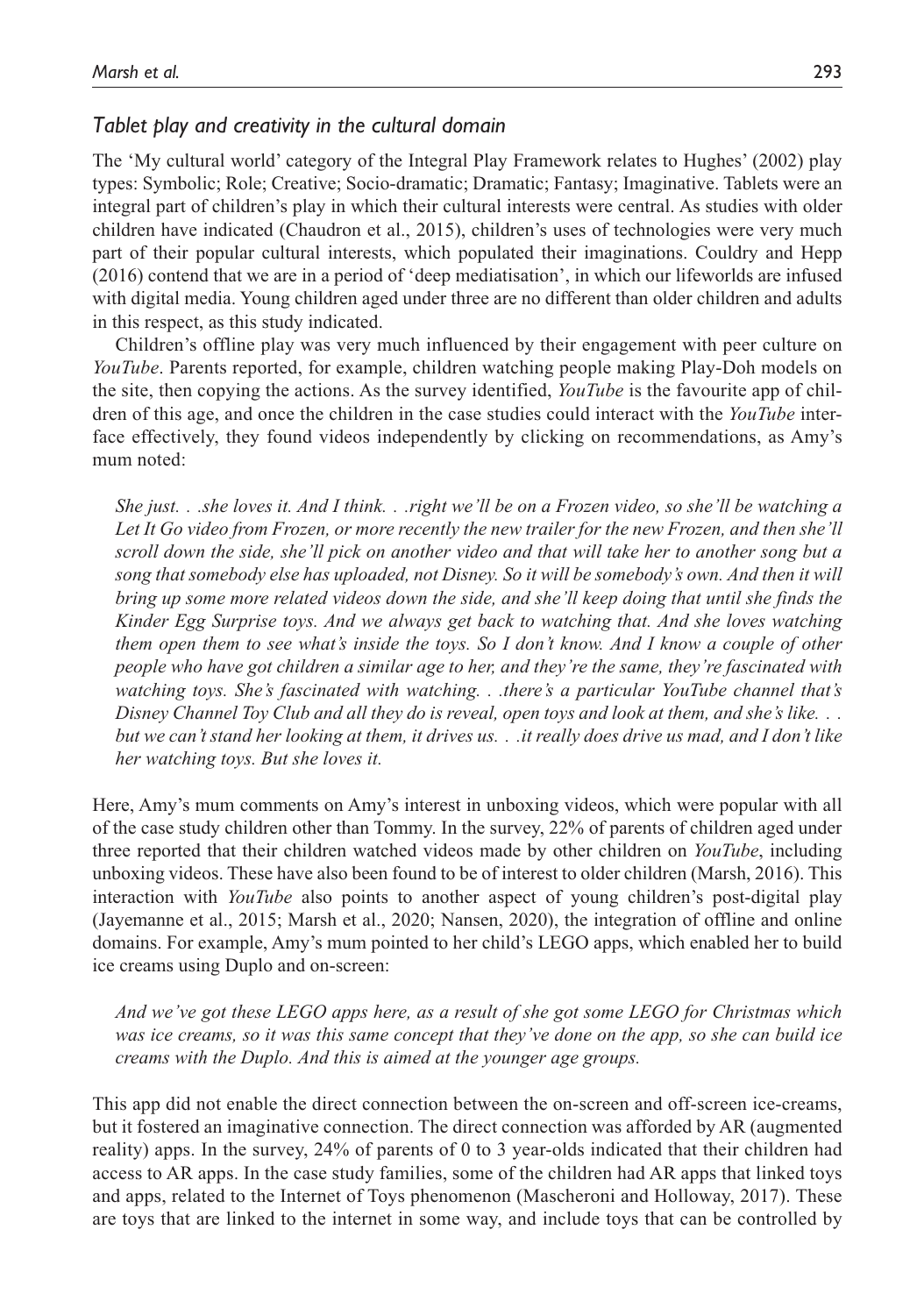apps, such as the Hasbro *Furby* range. This is a growing market and will inevitably feature more highly in many children's lives in future years. The extent to which AR apps can foster play is very much shaped by their design, with apps that allow little in relation to user autonomy limiting the kinds of play that emerge in children's interaction with them (see Marsh and Yamada-Rice, 2016).

Tablets related to the case study children's cultural play in a number of ways. First, they offered a means of parents sharing important aspects of their cultural heritage with children (such as in the example of Kiyaan being introduced to Iranian songs, and Tommy and Amy's mothers sharing their childhood rhymes and television programmes). Second, they fostered engagement with the children's popular cultural interests, which were many and varied. Finally, the tablets enabled these young children to capture their own cultural worlds through the use of the camera, providing them with a means of becoming active cultural agents and not simply passive recipients of the provision offered by tablets.

# **Conclusion**

This study makes a number of contributions to the field. Firstly, it has offered a range of empirical insights into the digital play of children aged under three as they engage with tablets and related toys, books and other objects, drawing from a larger dataset (*n*=954 families) than has been the case with previous online surveys of parents of children aged under three. The study has identified the most popular activities engaged in by under threes as they use tablets, has provided a range of new information about what apps they access and how they are used, and has outlined how these foster play and creativity. Secondly, the study indicated that tablets and apps can foster play and creativity in a number of ways, as the data illustrate. All types of play (apart from recapitulative and rough and tumble play) were identified in the case studies when children used tablets. Creativity in young children's use of tablets, as outlined in this paper, includes the use of expressive language, music and art, and the study has identified the extent to which apps that foster these areas feature in the lives of under threes. Thirdly, the study makes a contribution in terms of identifying the way in which tablets and apps engaged these young children in play holistically across cognitive (including linguistic), bodily/affective, social and cultural aspects of their development. As Else (2014) suggests, these domains cannot be separated in a simplistic fashion, and play practices in the case studies were likely to include many, if not all, of the domains simultaneously. The study thus indicates the value of the Integral Play Framework for the study of children aged from birth to three's play with tablets. Fourthly, the paper makes a contribution to the theorisation of play in a digital age. In the case studies, the play of under threes with tablets contained most of the types of play identified in non-digital play, thus indicating that it is not appropriate in contemporary society to disregard the overlap between the digital and non-digital domains for this age group. Rather, play needs to be framed in contemporary contexts in ways which recognise its material nature, drawing on new materialist understandings of intra-actions between humans and objects, and which acknowledges that this perspective must also pay consideration to the immateriality of the digital. This has implications for the consideration of the relation of technology to the body. Whilst Else's (2014) focus on 'My Body' in the Integral Play Framework' was on the child's physical experiences with regard to his or her body and emotions, which was entirely appropriate for the era in which the framework was developed, we would argue that this needs now to be extended in the light of posthumanist understandings of the intra-actions between humans and technology (Barad, 2007). The study thus extends the theoretical basis for the use of the IPF in current times, ensuring that it can continue to be of value as children's play becomes ever more firmly embedded into the technological landscape of the digital age.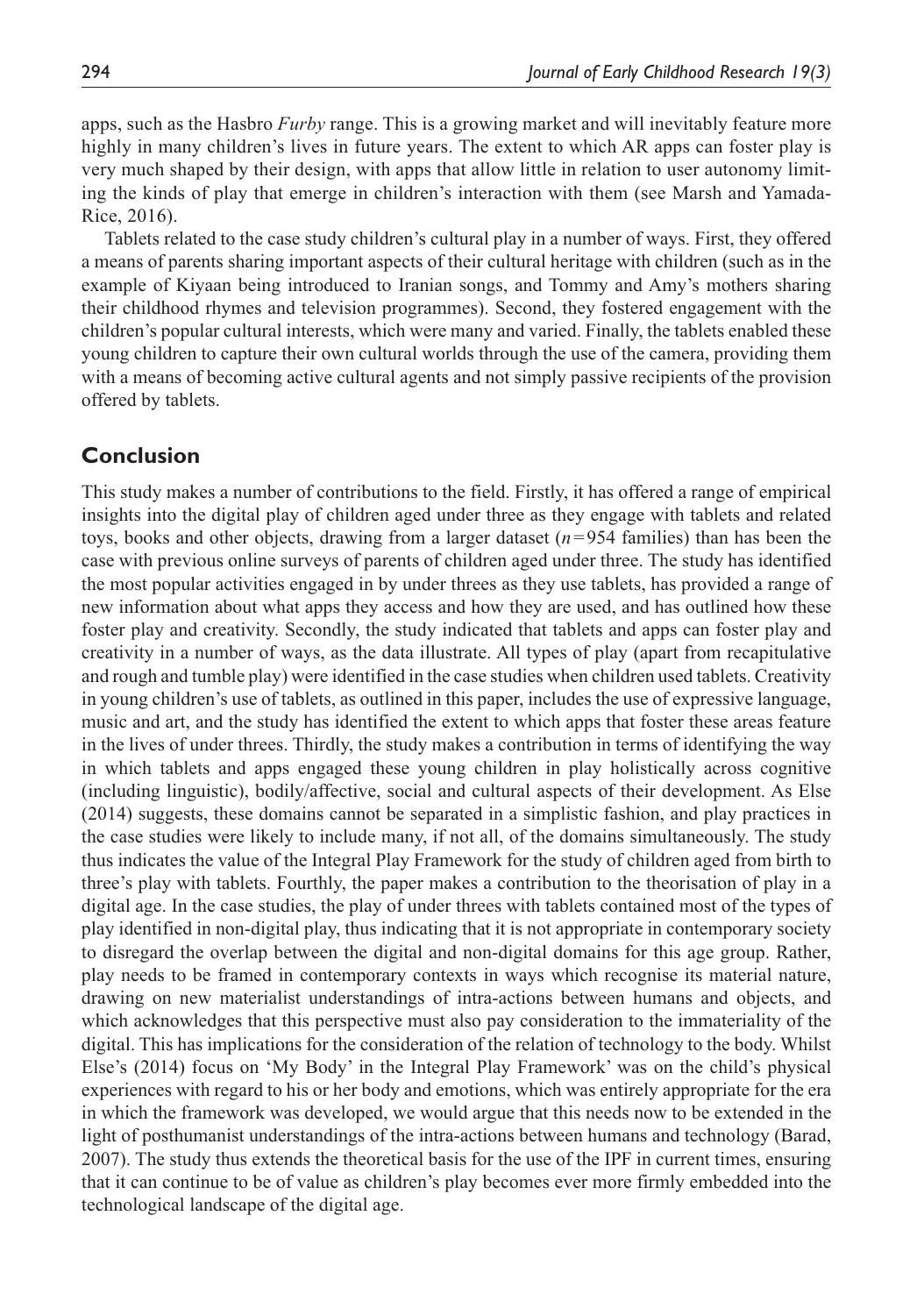There are some limitations to the study. The focus was on the use of tablets; this meant that wider engagement with technologies such as television was not studied. However, this focus was necessary as under three's use of tablets has not been studied in depth, whereas television viewing has. In addition, the study was undertaken in the UK, although the data will have international reach, given that many children of this age in other countries are now accessing tablets (Chaudron et al., 2015; Gillen et al., 2020).

The study has a number of implications for policy and practice. Given the extent to which young children engage with tablets in their early play, it is important that professionals who work with families (e.g. health visitors and early years practitioners) understand this use and use it to inform their daily work, either in raising parents' awareness of relevant research in the area that might inform their parenting, or in helping parents to manage their children's digital lives effectively. In addition, it is important that early years practitioners become familiar with research that outlines the digital lives of under threes so that they can build effectively on this in nurseries and early years settings, and offer digital experiences for children who may otherwise not have access to a wide range of hardware and software in the home.

The study also has implications for further research. Firstly, given the interest of underthrees in AR apps, there should be future studies that seek to examine the potential this technology has for fostering young children's play. Secondly, the study has demonstrated the value of using well-established frameworks (such as those developed by Hughes (2002) and Else (2014), which were developed in relation to non-digital play, to explore digital play. There is potential to explore the use of these frameworks in relation to fully digital play, to examine the extent to which they can be applied to those practices, and to explore the relationship between this play and children's learning. Finally, the data in this study indicate that children from their earliest months are developing a range of digital literacy skills through their play with tablets, yet there is a lack of research studies that trace the development of these skills longitudinally. This would be of particular value if children's experiences were examined across time from birth, given the large developmental range across the first year of life. Given the rapid changes in this area, which can only increase in the future as technological developments accelerate, there is an urgent need to begin to study this aspect of young children's lives in greater depth. Not to do so runs the risk of failing to grasp the opportunities and address the challenges presented by the strong presence of digital technologies in the lives of the youngest members of our society.

### **Declaration of conflicting interests**

The author(s) declared no potential conflicts of interest with respect to the research, authorship and/or publication of this article.

### **Funding**

The author(s) disclosed receipt of the following financial support for the research, authorship and/or publication of this article: This study was funded by the Economic and Science Research Council (ESRC): grant no. ES/M006409/1.

#### **Research data**

The data from the project can be accessed by registered users at UK Data Reshare: [https://reshare.ukdataser](https://reshare.ukdataservice.ac.uk/852030/)[vice.ac.uk/852030/](https://reshare.ukdataservice.ac.uk/852030/)

## **ORCID iD**

Jackie Marsh **D** <https://orcid.org/0000-0001-6192-6198>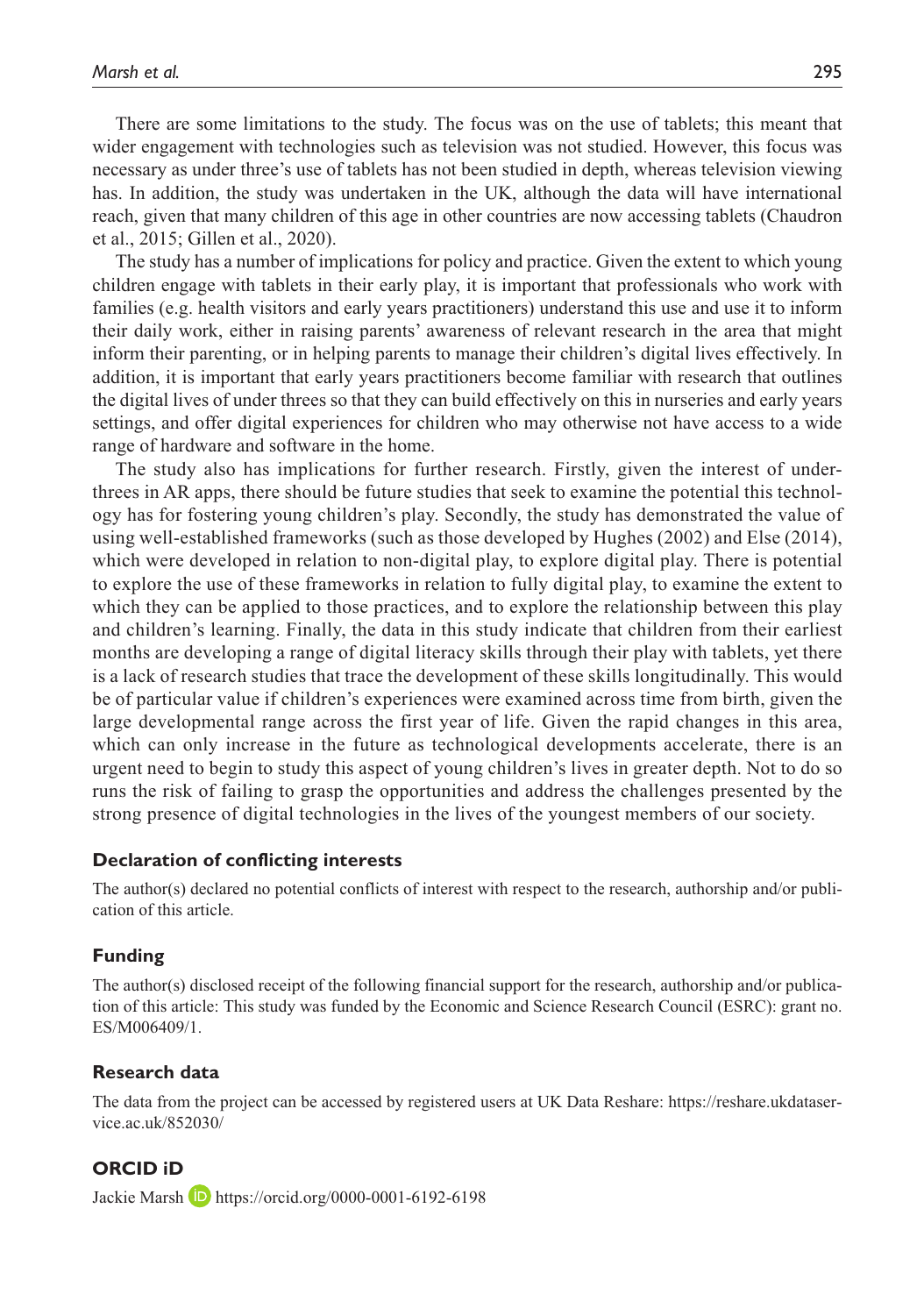### **Note**

1. In the NSR classification system, grade 'A' refers to upper class/upper middle class (higher managerial, administrative and professional), 'B' to middle class (intermediate managerial, administrative and professional), 'C1' to lower middle class (supervisory, clerical and junior managerial, administrative and professional), C2 to skilled working class (skilled manual workers), D to working class (semi-skilled and unskilled manual workers) and E to non-working (state pensioners, casual/lowest grade workers, unemployed with state benefits).

## **References**

- Arnott L and Yelland N (2020) Multimodal lifeworlds: Pedagogies for play inquiries and explorations. *Journal of Early Childhood Education Research* 9(1): 124–126.
- Barad K (2007) *Meeting the Universe Halfway: Quantum Physics and the Entanglement of Matter and Meaning*. Durham and London: Duke University Press.
- Braun V and Clarke V (2006) Using thematic analysis in psychology. *Qualitative Research in Psychology* 3(2): 77–101.
- British Educational Research Association (2011). *Ethical Guidelines for Educational Research*. London: BERA.
- Broadhead P, Howard J and Wood E (2010) *Play and Learning in the Early Years*. Sage: London.
- Chaudron S, Beutel ME, Černikova M, et al. (2015) *Young Children (0-8) and Digital Technology: A Qualitative Exploratory Study Across Seven Countries*. Luxembourg: Publications Office of the European Union.
- Couldry N and Hepp A (2017) *The Mediated Construction of Reality*. Cambridge: Polity Press.
- Dockett S and Perry B (2011) Researching with young children: seeking assent. *Child Indicators Research* 4(2): 231–247.
- Else P (2014) *Making Sense of Play: Supporting Children in Their Play*. Maidenhead, Berks: Open University Press.
- Geist EA (2012) A qualitative examination of two-year-olds' interaction with tablet based interactive technology. *Journal of Instructional Psychology* 39(1): 26–35.
- Gillen J, Flewitt R and Sandberg H (2020) Special issue–Children under three at home: The place of digital media in their literacy practice. *Journal of Early Childhood Literacy*. Epub ahead of print 13 July 2020. DOI: 146879842094045.
- Harrison E and McTavish M (2016). 'Ibabies: infants' and toddlers' emergent language and literacy in a digital culture of idevices, *Journal of Early Childhood Literacy* 18(2): 163–188.
- Hughes B (2002) *A Playworker's Taxonomy of Play Types*. (2nd ed). London: PlayLink.
- Jayemanne D, Nansen B and Apperley T (2015) Post-digital play and the aesthetics of recruitment, proceedings of diGRA, digital games research association, 2015. Available at: [https://minerva-access.unimelb.](https://minerva-access.unimelb.edu.au/bitstream/handle/11343/56632/117_Apperley_etal_Postdigital-Play-and-the-Aesthetics-of-Recruitment.pdf?sequence=1&isAllowed=y/) [edu.au/bitstream/handle/11343/56632/117\\_Apperley\\_etal\\_Postdigital-Play-and-the-Aesthetics-of-](https://minerva-access.unimelb.edu.au/bitstream/handle/11343/56632/117_Apperley_etal_Postdigital-Play-and-the-Aesthetics-of-Recruitment.pdf?sequence=1&isAllowed=y/)[Recruitment.pdf?sequence=1&isAllowed=y/](https://minerva-access.unimelb.edu.au/bitstream/handle/11343/56632/117_Apperley_etal_Postdigital-Play-and-the-Aesthetics-of-Recruitment.pdf?sequence=1&isAllowed=y/) Accessed 23rd February 2018.
- Juberg DR, Alfano K, Coughlin RJ, et al. (2001) An observational study of object mouthing behavior by young children. *Pediatrics* 107(1): 135–142.
- Kelly C (2015) 'Let's do some jumping together': Intergenerational participation in the use of remote technology to co-construct social relations over distance. *Journal of Early Childhood Research* 13(1): 29–46.
- Knoblauch H (2005) Focused ethnography. *Forum: Qualitative Social Research* 6(3) Available at: [https://](https://www.qualitative-research.net/index.php/fqs/article/view/20/43) [www.qualitative-research.net/index.php/fqs/article/view/20/43](https://www.qualitative-research.net/index.php/fqs/article/view/20/43). (accessed 19 October 2020).
- Kucirkova N and Radesky J (2017) Digital media and young children's learning: How early is too early and why? Review of research on 0-2-year-olds. In: Sheehy K and Holliman A (eds) *Education and New Technologies: Perils and Promises for Learners*. (pp. 15–32). London: Routledge.
- Levine L, Waite B, Bowman L, et al. (2019) Mobile media use by infants and toddlers. *Computers in Human Behavior* 94: 92–99.
- Marsh J (2016) 'Unboxing' videos: Co-construction of the child as cyberflâneur. *Discourse: Studies in the Cultural Politics of Education* 37(3): 369–380.